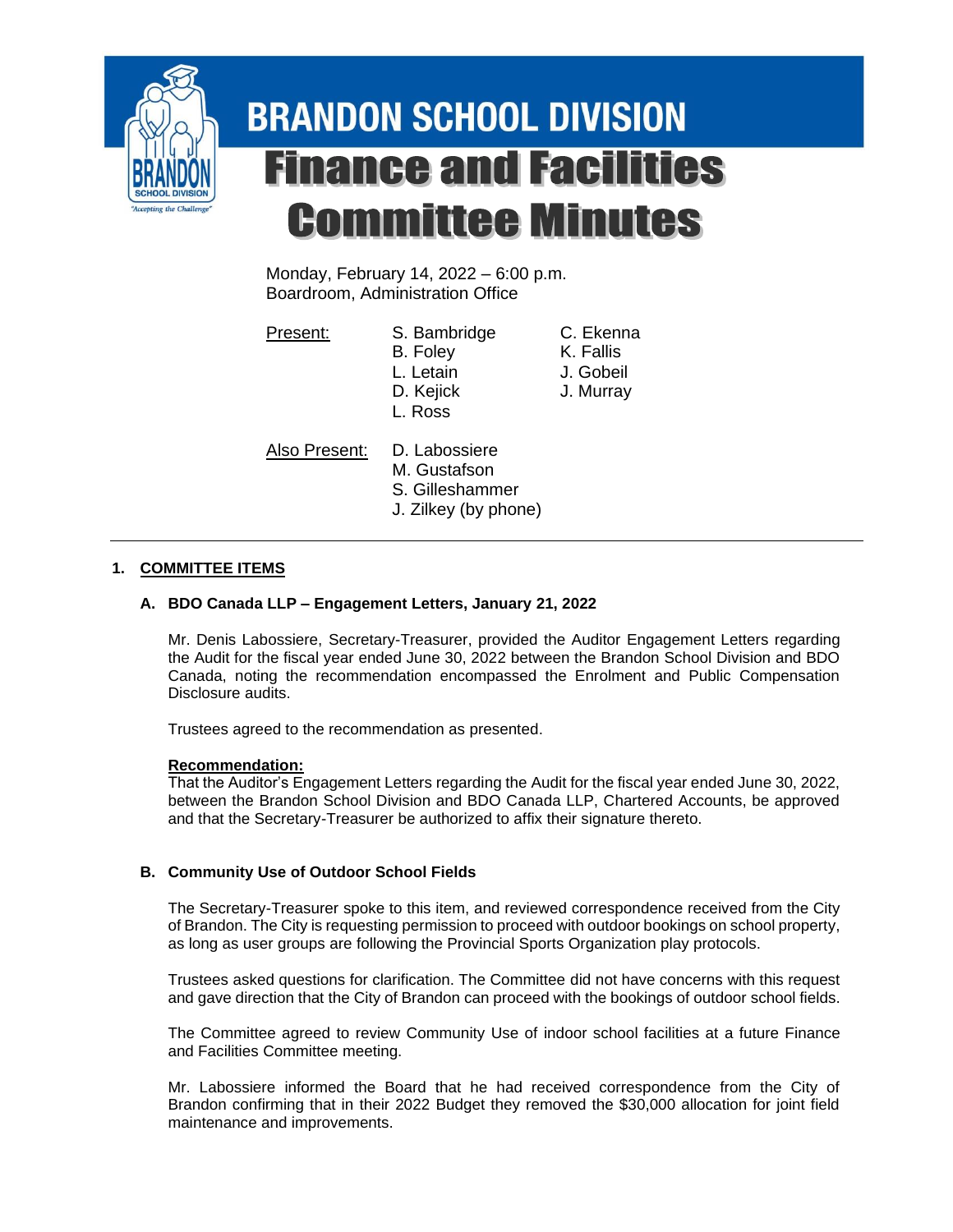#### **C. Crocus Plains Regional Secondary School Roof Replacement – Phase 1**

The Secretary-Treasurer provided updated information on this project. Trustees agreed to the recommendation as presented.

#### **Recommendation**

That the low tender from Jacobson Commercial in the amount of \$3,498,000 (excluding GST) for Crocus Plains Regional Secondary School Roof Replacement Phase 1 project be accepted, subject to approval by the Department of Central Services.

#### **D. 2022-2023 Budget**

#### Funding Announcement

The Secretary-Treasurer spoke on the Provincial Funding Announcement received on Friday, February 4, 2022.

The Province is providing the Division with \$55,796,900 (\$55,847,100 - 2021-2022) through the Funding of Schools Program for 2022-2023, which is a decrease in funding of \$50,200 (0.1%) compared to last year's funding announcement. The change in funding is broken down as follows:

- An increase of \$184,600 for base support
- A decrease of \$105,500 for categorical grants
- A decrease of \$137,700 for equalization
- An increase of \$5,700 for school building support, and
- An increase of \$2,700 for special needs

The Division will also receive \$3,586,300 to address incremental pressures for wages and other costs; this is one-time funding as the funding formula is currently under review.

The Minister directed school divisions to freeze their education property taxes at 2020 levels. The Province will be providing a Property Tax Offset Grant equivalent to a 2% increase on the Special Requirement.

Mr. Labossiere advised that the Division will experience a deficit Budget for 2022-2023. The Board gave direction to Senior Administration to identify potential reductions for Board consideration, requesting that the reductions occur as far from the classroom as possible. He also indicated that the Division is currently waiting for information from the Province that is required to complete the budget.

Trustees asked questions for clarification.

#### Budget Enhancements & Reduction Summaries – 2011-12 to 2021-2022

The Secretary-Treasurer provided for information the 2011-2012 to 2020-2021 Summary of Budget Decisions document, as a reference for Trustees of Budget decisions over the years.

#### Budget Requests

A summary of the Trustee Budget Requests was provided for information.

#### **E. Review Monthly Reports (December)**

The Secretary-Treasurer provided the Reports for the month of December and answered Trustee Questions.